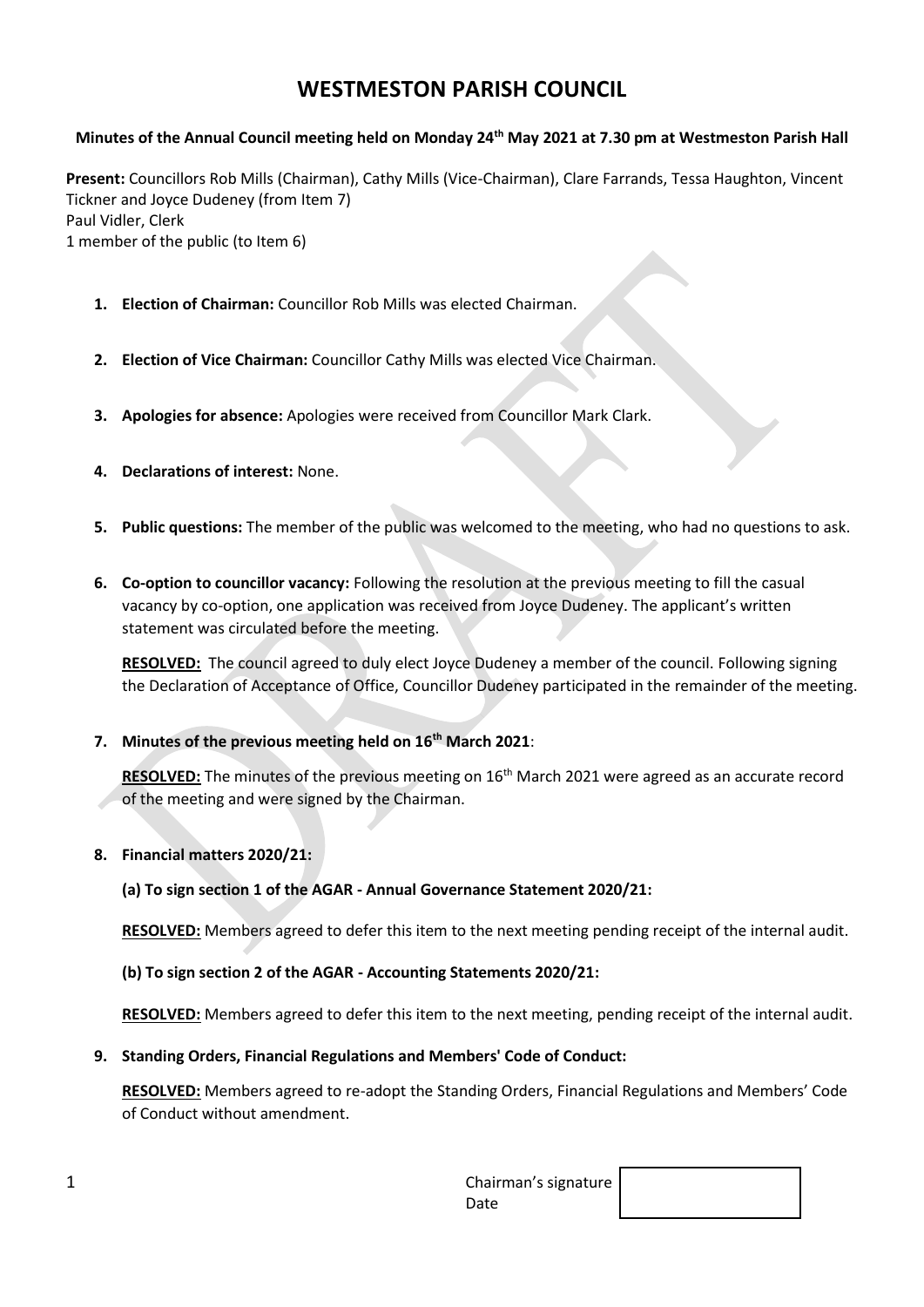## **10. Representation on external bodies:**

## (a) **Beacon Traffic Group:**

**RESOLVED:** Members agreed to appoint Councillors Rob Mills and Cathy Mills as the Westmeston Parish Council representatives on the Group.

- (b) **Inter Parish Working Group on Housing:**
- (c) **RESOLVED:** Members agreed to appoint Councillor Tickner as the Westmeston Parish Council representative on the Working Group.

## **11. Chairman's annual report:**

The Chairman gave thanks to the Locum Clerk, Andy Beams, for his input and advice over the last six months and welcomed the new Clerk, Paul Vidler. Thanks were given to Kendal Golding, who resigned as a member in January, for her contribution to the council. Joyce Dudeney was welcomed as a new councillor. The litter pickers who help keep the lanes and main roads tidy were thanked. The main activities of the council remain unchanged: traffic and road safety, including the Spatham Lane speed limit reduction/traffic calming scheme; development and planning in the parish; and impacts from potential large scale housing proposals in nearby parishes. Councillor Tickner was thanked for his involvement and keeping the council informed about the new housing developments.

## **12. Financial matters:**

## **RESOLVED:** Payment of the following invoices:

| Payee                 | Reason                               | Amount  |
|-----------------------|--------------------------------------|---------|
| <b>Tessa Haughton</b> | Defibrillator pads                   | £64.73  |
| Cathy Mills           | Church Corner maintenance March 2021 | £35.00  |
| Cathy Mills           | Church Corner maintenance April 2021 | £35.00  |
| Cathy Mills           | Church Corner maintenance May 2021   | £35.00  |
| <b>Andy Beams</b>     | Locum Clerk April/May 2021           | £283.40 |
| ESALC                 | ESALC/NALC Subscription 2021/22      | £107.31 |

#### **13. Planning:**

## (a) **Development opposite Westmeston Place:**

The Clerk reported the building under construction had been brought to the attention of Lewes District Council. An update would be sought for the next meeting.

#### *(b)* **Inter Parish Working Group on Housing:**

## *(c)* **Eton College Site:**

## *(d)* **Lewes District Council Local Plan:**

These items were considered together. Notes from the meeting between CPRE and Maria Caulfield MP on 10th May 2021 and the Inter Parish Working Group on 11<sup>th</sup> May 2021 were circulated before the meeting. Councillor Tickner reported a meeting was to be set up between the Working Group and Maria

| ∽<br>∠ | Chairman's signature $\vert$ |  |
|--------|------------------------------|--|
|        | Date                         |  |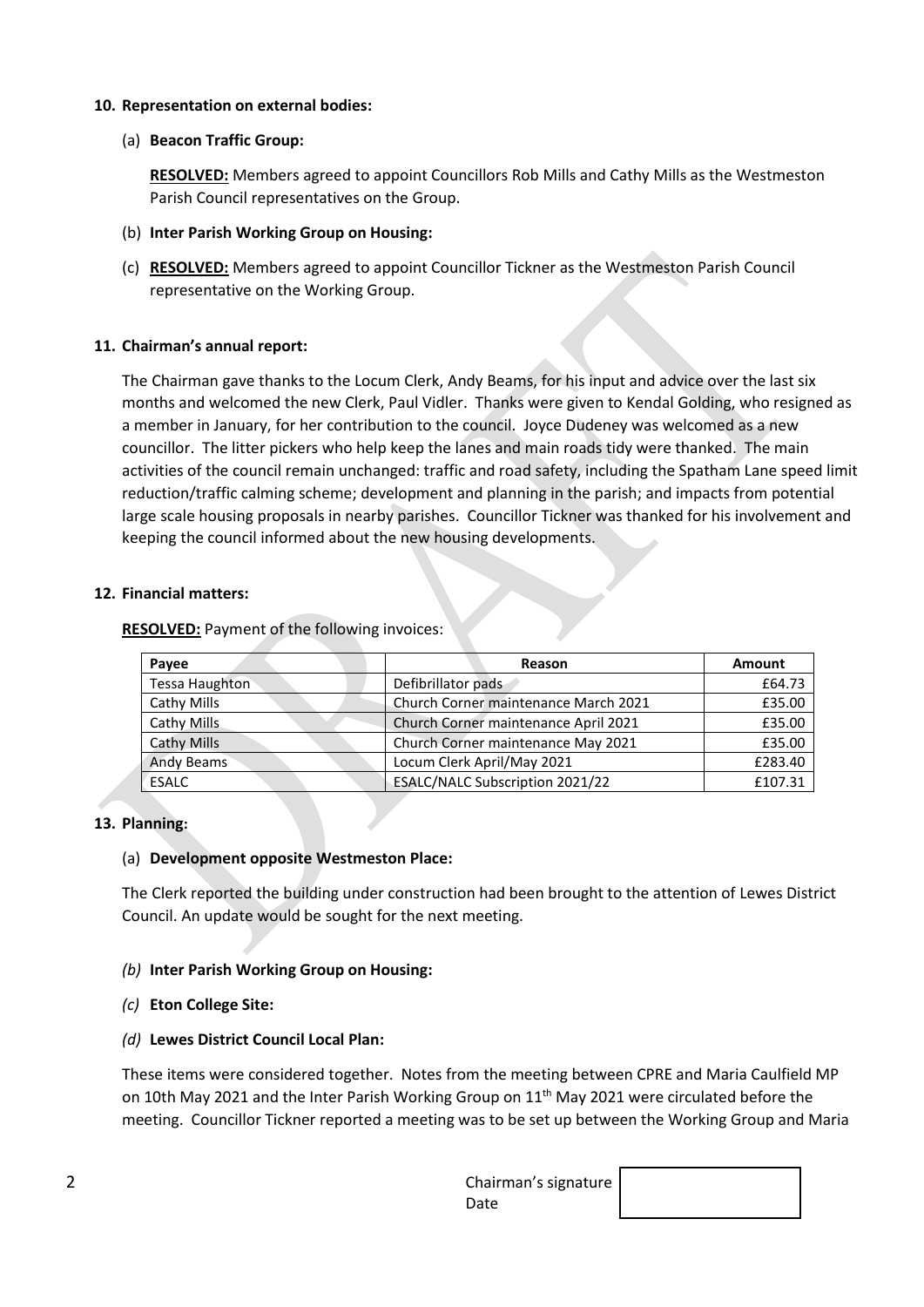Caulfield. Members considered the council should support other parishes where housing developments are proposed, in particular the Eton College site, but there were currently several unknown issues, including Lewes DC housing numbers.

**RESOLVED:** Members resolved to support East Chiltington Parish Council and other concerned councils in respect of the Eton College site, including traffic and transport concerns.

#### **14. Spatham Lane speed limit:**

Members noted receipt of the letter dated 13 April 2021 from Ditchling Parish Council. The Chairman will circulate a draft reply to be considered at the next meeting.

## **15. Plumpton College Kickstart Community Projects:**

Members noted the request for community projects in Westmeston and agreed that suggestions should be sent to the Clerk for inclusion on the agenda for the next meeting.

## **16. Village Noticeboard, Church Corner:**

**RESOLVED:** Members agreed that whilst the use of electronic communications had increased there was still a need for the noticeboard in the village and the Clerk should write to Colin Hall to thank him for the repairs he had undertaken.

## **17. Finger post north end Spatham Lane:**

**RESOLVED:** Members agreed to the repair and refurbishment of the finger post, which is an important local feature in the parish, at a cost of £500.

## **18. Purchase of four further litter pick signs:**

**RESOLVED:** Members agreed to the purchase of four additional signs, required to cover the increased area of litter picking, at a cost of £300.

## **19. Gallops Farm:**

Members noted the information received from Streat Parish Meeting about the possibility of a new access being created across the common land following the recent installation of a new gate to Streat Lane and to keep a watching brief.

#### **20. 2021/22 Council meetings:**

**RESOLVED:** Members agreed the following dates for Council meetings for the remainder of 2021/22:

 $22^{\text{nd}}$  June 2021, 13<sup>th</sup> July 2021, 14<sup>th</sup> September 2021, 9<sup>th</sup> November 2021, 12<sup>th</sup> January 2022 and 9<sup>th</sup> March 2022. The meetings would start at 6.30pm, subject to confirmation from Councillor Clark.

#### **21. Any other information for noting:**

## **(a) Thank you notes from grant recipients:**

| ∽<br>J | Chairman's signature |  |
|--------|----------------------|--|
|        | Date                 |  |